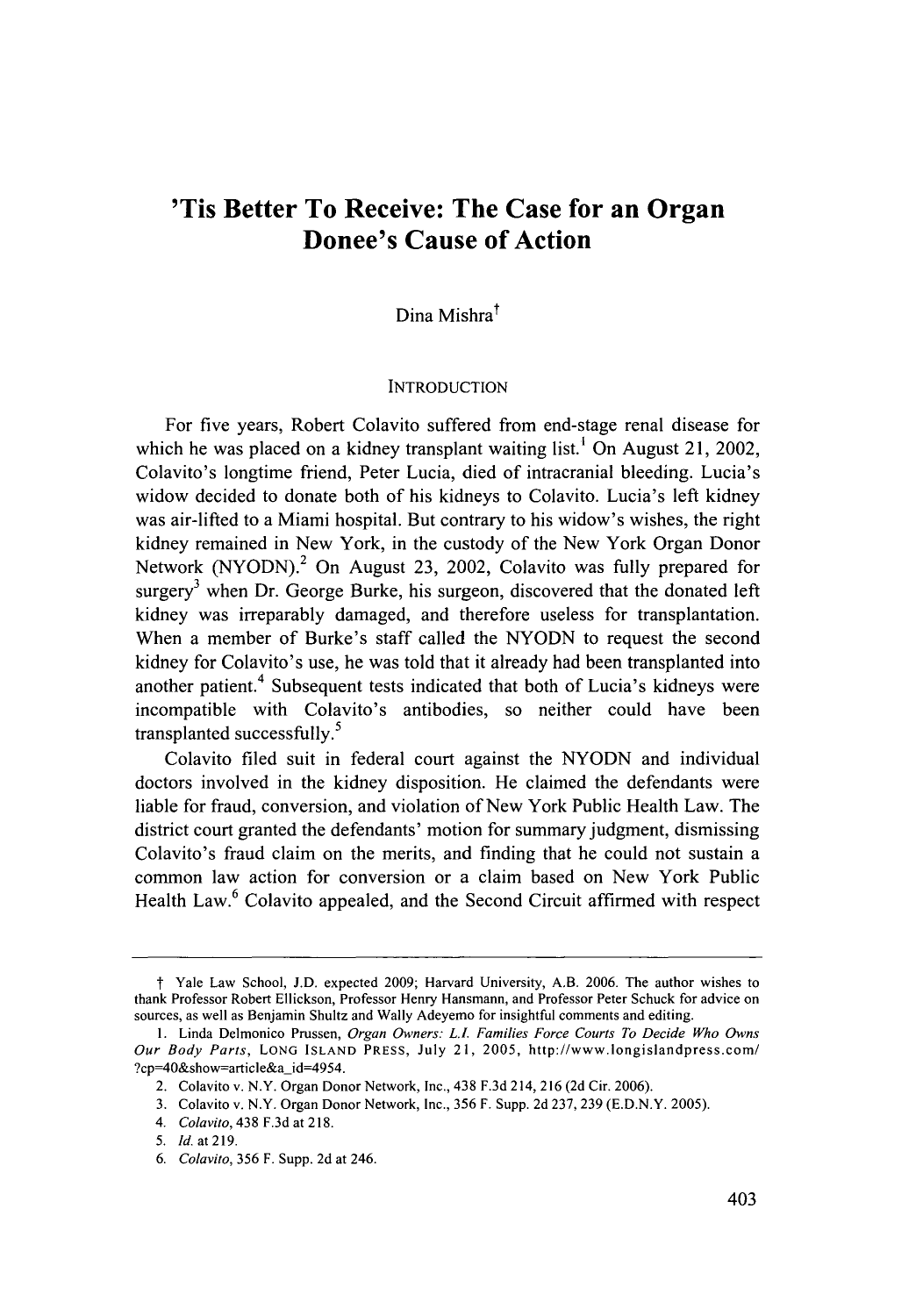to Colavito's fraud claim.7 However, the court reserved judgment on the conversion and Public Health Law claims, determining that both raised novel and important questions of New York law. As a result, the Second Circuit certified several questions to the New York Court of Appeals, including:

- (1) Do the applicable provisions of the New York Public Health Law vest the intended recipient of a directed organ donation with rights that can be vindicated in a private party's lawsuit sounding in the common law tort of conversion or through a private right of action inferred from the New York Public Health Law?
- (2) Does New York Public Health Law immunize either negligent or grossly negligent misconduct?<sup>8</sup>

The New York Court of Appeals responded, concluding that "a specified donee of an incompatible kidney... has no common law right to the organ<sup>"9</sup> because, under New York law, "there is no common law property right in a dead body."<sup>10</sup> The court also determined that Colavito could not recover under New York Public Health Law because section 4302(4) only authorizes donors to make a gift to "any specified donee, for therapy or transplantation *needed by him.*"<sup>11</sup> While "he was in need of a functioning kidney, both of Peter's kidneys were of no use to [Colavito]."<sup>12</sup> The court thus found that Colavito had no cause of action because Lucia's kidney was medically incompatible. But the Court of Appeals left open the possibility that, when a donated organ *is* medically compatible, New York Public Health Law might define a cause of action for the intended organ recipient (donee) for its improper disposition.

This Comment argues that there are sound policy justifications for allowing an intended organ donee to have a cause of action if several caveats are accounted for. Part I briefly outlines the scientific and legal background regarding human organ transplants. Part II explains that a *donee's* cause of action could be superior to a *donor's* cause of action under narrowly defined circumstances, because the donee's greater material stake in the organ's proper disposition makes her more likely to effectively enforce that outcome. The conclusion proposes several liability exceptions, and discussing why a donee's cause of action is of growing importance, based on current trends in organ transplantation.

*<sup>7.</sup> Colavito,* 438 F.3d at 216.

*<sup>8.</sup> Id.* at 216-17. The Second Circuit certified a third question as well: "If a donee can bring a private action to enforce the rights referred to in question 1, may the plaintiff recover nominal or punitive damages without demonstrating pecuniary loss or other actual injury?" *Id.* at 217.

<sup>9.</sup> Colavito v. N.Y. Organ Donor Network, Inc., No. 106, 2006 N.Y. LEXIS 3655, at **\*16** (N.Y. Dec. 14, 2006). Robert Colavito died in June 2006, so his widow, Patricia Colavito, served as his personal representative for the remainder of the case.

<sup>10.</sup> *Id.* at \*14-15.

*<sup>11.</sup> Id.* at \*24 (emphasis added).

<sup>12.</sup> *Id.* at \*25.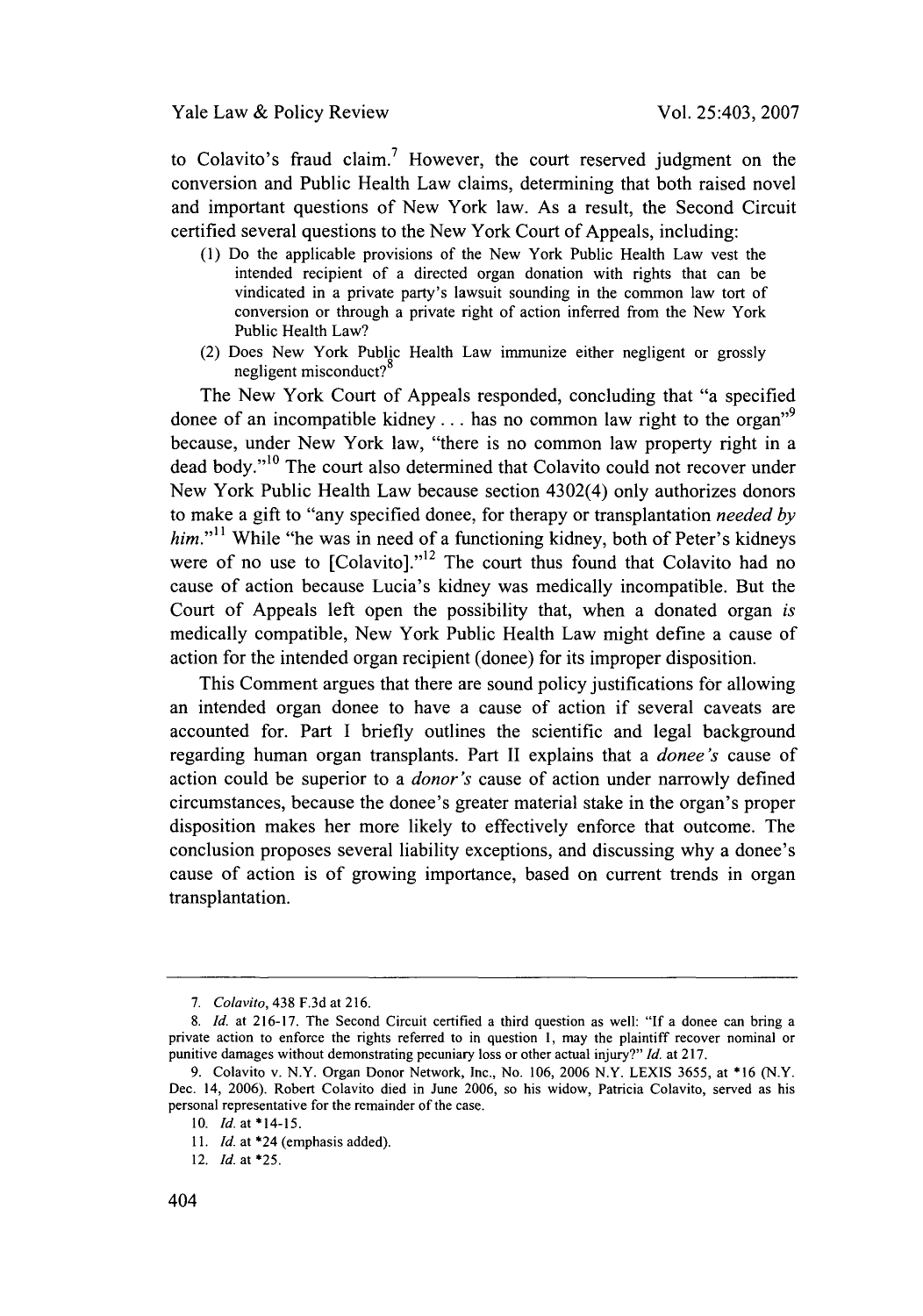#### I. BACKGROUND

Donated organs include vital organs (e.g., the heart, the stomach) and nonvital organs that can be removed from the donor without causing death by their absence (e.g., one kidney, a section of the liver),<sup>13</sup> Human organ donation can be accomplished through cadaveric donors of either vital or nonvital organs, or living donors, who are only permitted to donate nonvital organs.<sup>14</sup> Organs are donated to anonymous recipients through the national waiting list<sup>15</sup> or to recipients specified by the donor or her next-of-kin in a process known as "directed donation."<sup>16</sup>

Approximately 96,000 people are on the national waiting list for organ transplantation.<sup>17</sup> Thousands more await tissue transplantation.<sup>18</sup> The demand for transplants far outpaces the supply. Between January and November of 2006, only 28,923 transplants were performed.<sup>19</sup> Each day, an average of seventeen people in the United States die waiting for transplants.<sup>20</sup> Those who survive require expensive treatment.<sup>21</sup>

Under most states' common law, "next of kin have a 'quasi-property' right in the decedent's body for purposes of burial or other lawful disposition.<sup> $22$ </sup> But the narrow definition of this quasi-property right<sup>23</sup> has led courts and commentators to suggest that it is actually "a legal fiction created to enable relatives to recover for the tort of mental distress.<sup> $\frac{3}{24}$ </sup> Several cases interpret this

17. The Organ Procurement and Transplantation Network, Waiting List Candidates, http://www.optn.org/data/ (last visited Mar. 26, 2007) [hereinafter OPTN, Waiting List Candidates].

18. New York Organ Donor Network, Overview, http://www.nyodn.org/organ/o-statistics\_ overview.html (last visited Mar. 26, 2007) [hereinafter NYODN, Overview].

- 19. OPTN, Waiting List Candidates, *supra* note 17.
- 20. NYODN, Overview, *supra* note 18.

<sup>13.</sup> Gloria J. Banks, *Legal and Ethical Safeguards: Protection of Society's Most Vulnerable Participants in a Commercialized Organ Transplantation System,* 21 AM. J.L. & MED. 45, 53 (1995). 14. *Id.*

<sup>15.</sup> *See42* U.S.C. § 274(b)(2) (2000).

<sup>16.</sup> LifeGift.org, Donors & Recipients, http://www.lifegift.org/Directed\_Donation.html (last visited Mar. 26, 2007).

<sup>21.</sup> Leonard H. Bucklin, *Woe Unto Those Who Request Consent. Ethical and Legal Considerations in Rejecting a Deceased's Anatomical* Gift *Because There is No Consent by the Survivors,* 78 N.D. L. REV. 323, 343 (2002) (estimating that replacing dialysis with kidney transplants in one thousand cases would produce taxpayer savings of \$500 million over a twenty-year period).

<sup>22.</sup> Brotherton v. Cleveland, 923 F.2d 477, 481 (6th Cir. 1991). This quasi-property right is of relatively recent vintage. For many years, English and U.S. courts declined to recognize common law property interests in dead bodies or body parts. *See* Amy S. Pignatella Cain, Note, *Property Rights in Human Biological Materials: Studies in Species Reproduction and Biomedical Technology,* 17 ARIZ. J. INT'L & COMP. L. 449, 451 (2000).

<sup>23.</sup> *See, e.g.,* Fuller v. Marx, 724 F.2d 717, 719 (8th Cir. 1984) (declining to extend the "quasiproperty" interest to "all of the body's organs"); Snyder v. Holy Cross Hosp., 352 A.2d 334, 341 (Md. Ct. Spec. App. 1976) (finding a property right existed ordinarily only for purposes of burial); Pierce v. Swan Point Cemetery, 10 R.I. 227, 242 (1872) (noting that *"certain persons* may have rights" (emphasis added)).

<sup>24.</sup> Radhika Rao, *Property, Privacy, and the Human Body,* 80 B.U. L. REV. 359, 385 (2000).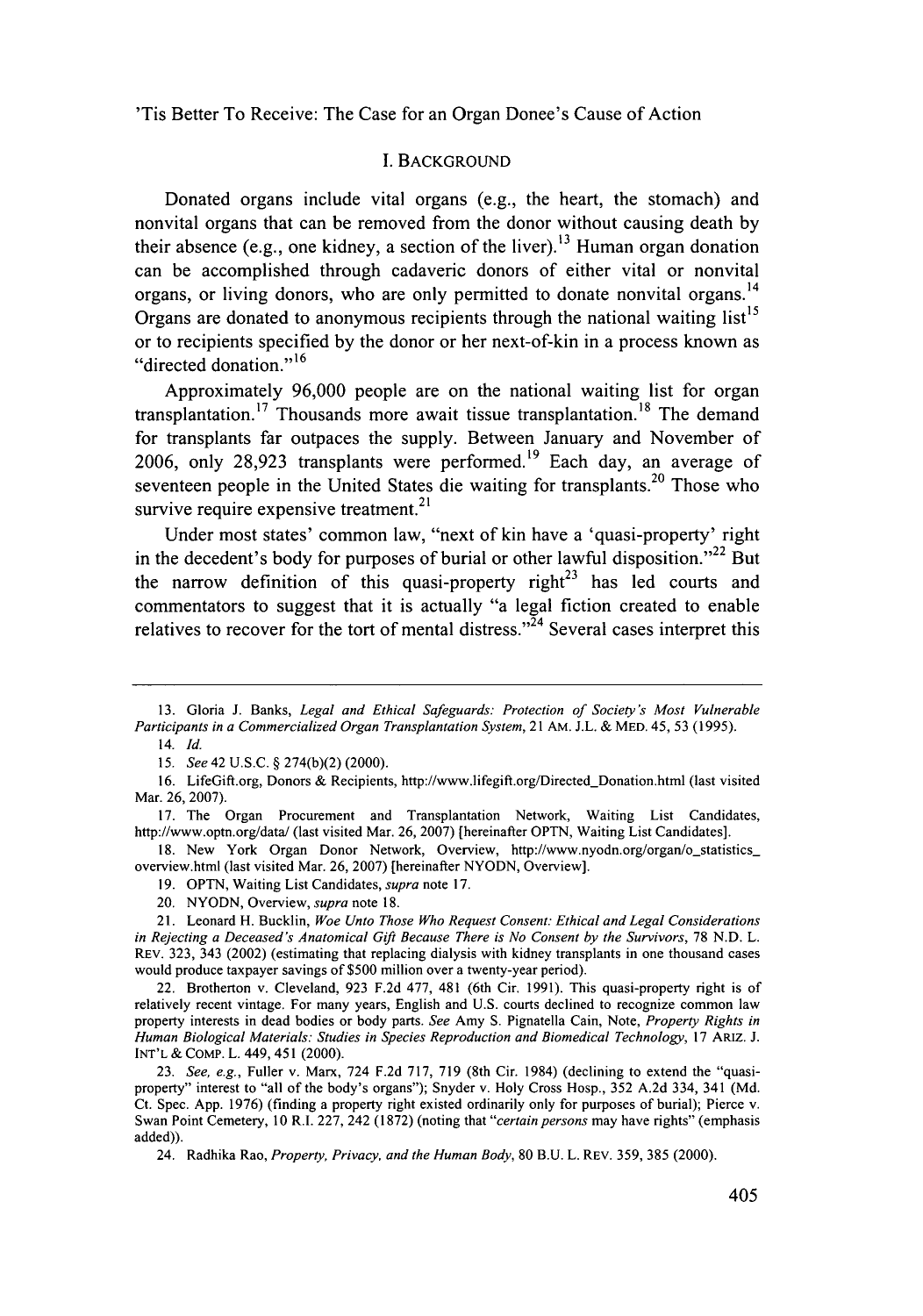Yale Law & Policy Review

right to allow next-of-kin to sue for improper harvesting of a decedent's organs; some cases even find the right to be of constitutional dimension.<sup>25</sup> But these cases all address the right to *prevent* medical personnel from harvesting organs from dead relatives, not to *require* such personnel to harvest and allocate them according to the donor's wishes. Courts have also significantly constrained common law property rights of a person to her own body parts. For example, several courts have decided that common law does not support a tort claim of conversion for the research use of a patient's tissue without her permission.<sup>26</sup>

The Uniform Anatomical Gift Act (UAGA) of 1968 and its 1987 revision, which regulate cadaveric donation and have been adopted in some form in all fifty states and the District of Columbia,<sup>27</sup> permit a donor's (or her next-ofkin's) cause of action when her organs are harvested beyond the scope of consent.<sup>28</sup> However, the UAGA's "good faith" immunity provision often protects medical personnel.<sup>29</sup> The UAGA may provide grounds for a donor to sue when physicians cause the donated organ to be used for a purpose other than her specified purpose of transplantation, although, again, physicians may be excused from liability for good faith. $30$ 

The *donee's* right to sue seems mostly confined to medical malpractice cases in which she experiences harmful treatment at the hands of the transplanting surgeon.<sup>31</sup> But a few cases and statutes suggest another donee's cause of action: for improper disposition of the organ. For example, the UAGA states, "The rights of the donee created by the gift are paramount to the rights of others  $\dots$   $\frac{32}{2}$  Additionally, an Indiana court reserved judgment on the issue of whether an intended donee had a protectable liberty interest in receiving a promised organ.<sup>33</sup> And Ohio explicitly defines a donee's property right in the

30. *See* Carey v. New Eng. Organ Bank, 843 N.E.2d 1070, 1077 (Mass. 2006).

31. *See, e.g.,* Gonzalez v. Katz, No. 2005-00217, 2006 Mass. Super. LEXIS 358, at \*11 (Mass. Super. Ct. July 14, 2006); Ravenis v. Detroit Gen. Hosp., 234 N.W.2d 411,414 (Mich. Ct. App. 1975).

<sup>25.</sup> *See* Newman v. Sathyavaglswaran, 287 F.3d 786, 796 (9th Cir. 2002); *Brotherton,* 923 F.2d at 482. *But see* Georgia Lions Eye Bank, Inc. v. Lavant, 335 S.E.2d 127, 128 (Ga. 1985).

<sup>26.</sup> *See* Washington Univ. v. Catalona, 437 F. Supp. 2d 985, 997 (E.D. Mo. 2006); Greenberg v. Miami Children's Hosp. Research Inst., 264 F. Supp. 2d 1064, 1074 (S.D. Fla. 2003); Moore v. Regents of the Univ. of Cal., 793 P.2d 479, 480 (Cal. 1990).

<sup>27.</sup> Banks, *supra* note 13, at 66; Rhonda Gay Hartman, *Face Value: Challenges of Transplant Technology,* 31 AM. J.L. & MED. 7, 11 (2005). Another revision of the UAGA was released on October 13, 2006, but it has not yet gained widespread adoption. AnatomicalGiftAct.Org, Uniform Anatomical Gift Act (2006), http://www.anatomicalgiftact.org/DesktopDefault.aspx?tabindex=1&tabid=63.

*<sup>28.</sup> See, e.g.,* Perry v. St. Francis Hosp. & Med. Ctr., Inc., 886 F. Supp. 1551, 1563-64 (D. Kan. 1995); Sattler v. Nw. Tissue Ctr., 42 P.3d 440, 442 (Wash. Ct. App. 2002).

<sup>29.</sup> *See, e.g.,* Andrews v. Ala. Eye Bank, 727 So. 2d 62, 64 (Ala. 1999); Ramirez v. Health Partners of S. Ariz., 972 P.2d 658, 662 (Ariz. Ct. App. 1998); Schembre v. Mid-Am. Transplant Assoc., 135 S.W.3d 527, 531 (Mo. Ct. App. 2004).

<sup>32.</sup> UNIF. ANATOMICAL GIFT ACT (UAGA) § 2(e) (1968) (amended 1987).

<sup>33.</sup> Martin v. Kim, No. 2:03cv536, 2005 U.S. Dist. LEXIS 20595, at **\*17** (N.D. Ind. Sept. 19, 2005).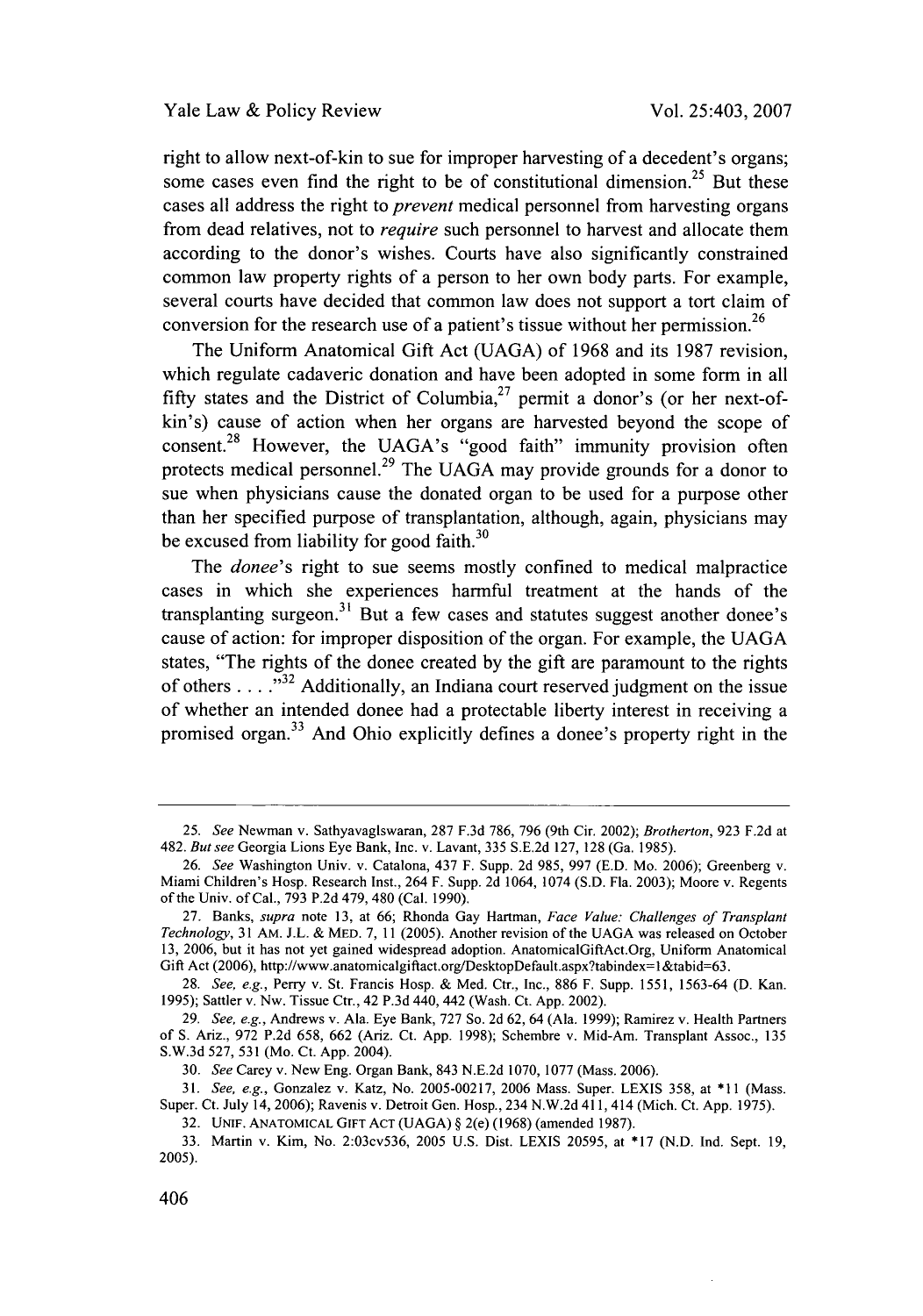anatomical gift, although the only remedy provided is a declaratory judgment.<sup>34</sup> Indeed, the importance of *Colavito* is that "[no] court has [yet] held that an intended recipient has any right in a donated organ or tissue prior to the completion of the gift," that is, prior to "actual transplantation into the recipient."<sup>35</sup>

## **1I.** POLICY REASONING SUPPORTING A DONEE'S CAUSE OF ACTION

*Colavito* illustrates how medical personnel may disregard or even flout a donor's wishes **by** transplanting an organ into someone other than the intended donee. Physicians have even transplanted organs into the wrong individuals in other, more appalling instances.<sup>36</sup> Individual states may react to these cases by more closely monitoring or regulating the organ transplantation process or by providing a private cause of action for improper organ disposition.<sup>37</sup> States should consider a donee's cause of action because it would be more effective than a donor's cause of action in enforcing proper organ disposition.

## *A. Competing Interests*

In creating a private cause of action, a state is likely to balance the same sort of competing interests underlying the UAGA. Those include "the wishes of the deceased during [her] lifetime concerning the disposition of [her] body... the desires of the surviving spouse or next of  $\text{kin}^{38}$  and "the need of society for bodies, tissues and organs for medical education, research, therapy and transplantation."<sup>39</sup> To apply to living as well as cadaveric donors, these interests seem best summarized as "donor's wishes," "donor's agent's wishes, if donor's wishes cannot be ascertained,"<sup>40</sup> and "societal and donee's personal

38. UAGA, prefatory note (1968) (amended 1987). Note, however, that such desires are nonbinding when they contradict the explicit wishes of the donor. UAGA  $\S$  2(h) (1987); UAGA  $\S$  2(b) (1968); Hartman, *supra* note 27, at 23.

**39.** UAGA, prefatory note (1968).

40. A *living* donor's wishes tend to be difficult to ascertain only when the donor is a minor or incompetent. In those cases, a close relative of the donor, such as a parent, may be permitted to decide

<sup>34.</sup> OHIO REV. CODE ANN. § 2108.02(F) (LexisNexis 2002). This author has found no cases testing the limits of that Ohio statute.

<sup>35.</sup> Brief of Am. Ass'n of Tissue Banks et al. as Amici Curiae Supporting Respondents at 15-16, Colavito v. N.Y. Organ Donor Network, Inc., 438 F.3d 214 (2d Cir. 2006) (No. 05-1305), *available at* http://www.unos.org/SharedContentDocuments/Colavito\_Amicus\_Brief\_and\_Motion\_-\_As\_Filed.pdf.

<sup>36.</sup> *See, e.g.,* Charles Ornstein, *Hospital Halts Organ Program: St. Vincent Center in L.A. Says a* Patient, 52nd on Liver Transplant List, Got Improper Priority and the Action was Covered Up, L.A. TiMES, Sept. 27, 2005, at **Al.**

<sup>37.</sup> This Comment does not seek to promote a donee's cause of action over regulation of the organ transplantation process. However, for directed donations, the costs of monitoring and regulating organ donations in order to sanction improper physician behavior might be very expensive. A donee's cause of action might be less expensive, because the donee's potential recovery would give her an incentive to come forward when improper disposition occurs and so the state need not monitor each donation as intensely. For organ donation through the national waiting list, however, this reasoning favoring a cause of action does not apply. *See infra* Section II.D.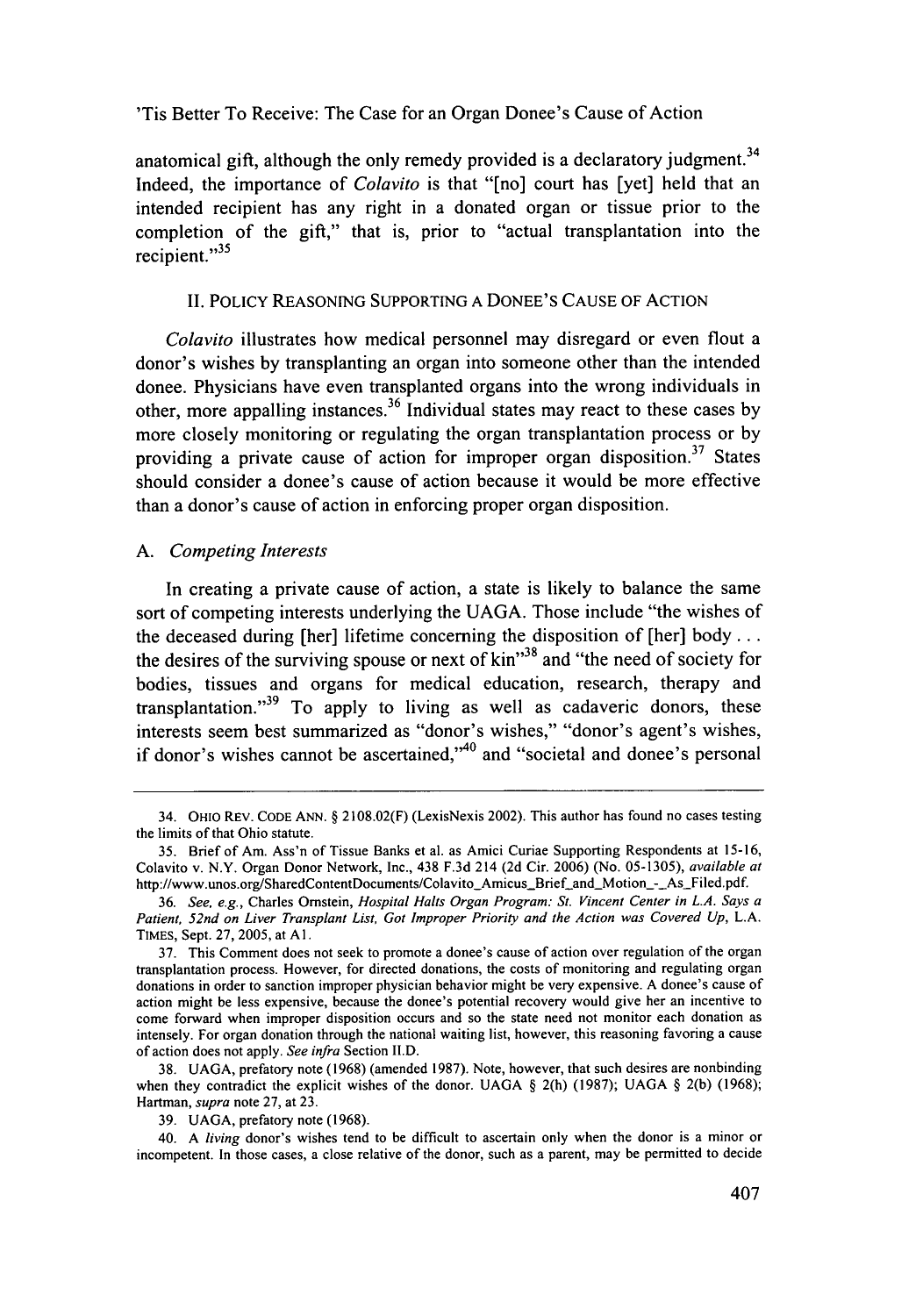Yale Law & Policy Review

interest in effective organ use." In light of those competing interests, providing a narrowly defined donee's cause of action seems superior to providing a donor's cause of action.

# *B. The Donee's Greater Material Stake in the Organ Makes Her a Superior Enforcer of the Donor's Wishes*

When a donor or her agents specify a transplantation recipient, a donee's cause of action against medical personnel for improper organ disposition is likely to be a more effective way of enforcing the donor's or her agents' wishes while protecting the donee's reliance interests in the organ. Unlike the donor, the donee has great material stake in the organ's proper disposition. While the donor may only suffer intangible emotional or dignitary harms by having her wishes ignored, the donee suffers pecuniary harms including medical expenses for prolonged treatment, lost wages due to that prolonged treatment, and lower future wage potential due to ongoing illness.<sup>41</sup> If the donee learns of the organ's improper disposition *after* she has been prepared for or perhaps even begun undergoing surgery, such as in *Colavito*,<sup>42</sup> she may also suffer reliance-like damages due to undergoing risky, painful, and expensive procedures without the compensating benefit of the ultimate organ transplantation.

The donee's greater material stake makes her a better enforcer of the donor's wishes for three reasons: First, the donee is more likely to sue because she can expect greater monetary recovery. When a statute clearly provides a donee's cause of action to recover her pecuniary damages due to the lost chance of a fully functioning organ, she may recover more and with greater likelihood than a donor suing for mere emotional distress.<sup>43</sup> Second, the donee

42. 356 F.Supp.2d 237, 239 (E.D.N.Y. 2005) (explaining that Colavito's preparation for surgery included the administration of intravenous fluids).

on the donor's behalf, so long as the donation is in the donor's best interest. *See, e.g.,* Curran v. Bosze, 566 N.E.2d 1319, 1331 (Ill. 1990); Little v. Little, 576 S.W.2d 493,498 (Tex. Civ. App. 1979).

<sup>41.</sup> For example, dialysis costs an average of \$50,000 per year, and the average waiting time for a kidney on the national waiting list is five years. *See* Arthur J. Matas & Mark Schnitzler, *Payment for Living Donor (Vendor) Kidneys: A Cost-Effectiveness Analysis,* 4 AM. J. TRANSPLANTATION 216, 216 (2003) (estimating the expected savings in medical care over twenty years from getting a kidney transplant rather than having dialysis at \$94,579); *see also* Andrew Kusiak et al., *Predicting Survival Time for Kidney Dialysis Patients: A Data Mining Approach,* 35 COMPUTERS IN BIOLOGY & MED. 311, 312 (2005); Rebecca D. Williams, *Living Day-to-Day with Kidney Dialysis,* FDA CONSUMER, Jan.-Feb. 1998, *available* at http://www.fda.gov/FDAC/features/ 998/198\_dial.html.

<sup>43.</sup> Emotional distress damages are difficult to recover. *See* Diane L. Borden, *Invisible Plaintiffs: A Feminist Critique on the Rights of Private Individuals in the Wake of Hustler Magazine v. Falwell, 35* GONZ. L. REv. 291, 306 (2000) (explaining that proving intentional infliction of emotional distress poses "tough demands"); Glen Donath, *Curing Cancerphobia Phobia: Reasonableness Redefined,* 62 U. CHI. L. REv. 1113, 1121 (1995) (noting that for negligent infliction of emotional distress, "[m]ost courts require *either* an injury that caused the [emotional distress] or physical manifestation of the [emotional distress] as a condition precedent to recovery"); Eugene Kontorovich, Comment, *The Mitigation* of Emotional *Distress* Damages, 68 U. CHI. L. REv. 491, 515 & n. **117** (2001) (reporting that statutory damage limitations have become popular for nonpecuniary damages such as emotional distress, particularly in the area of medical malpractice).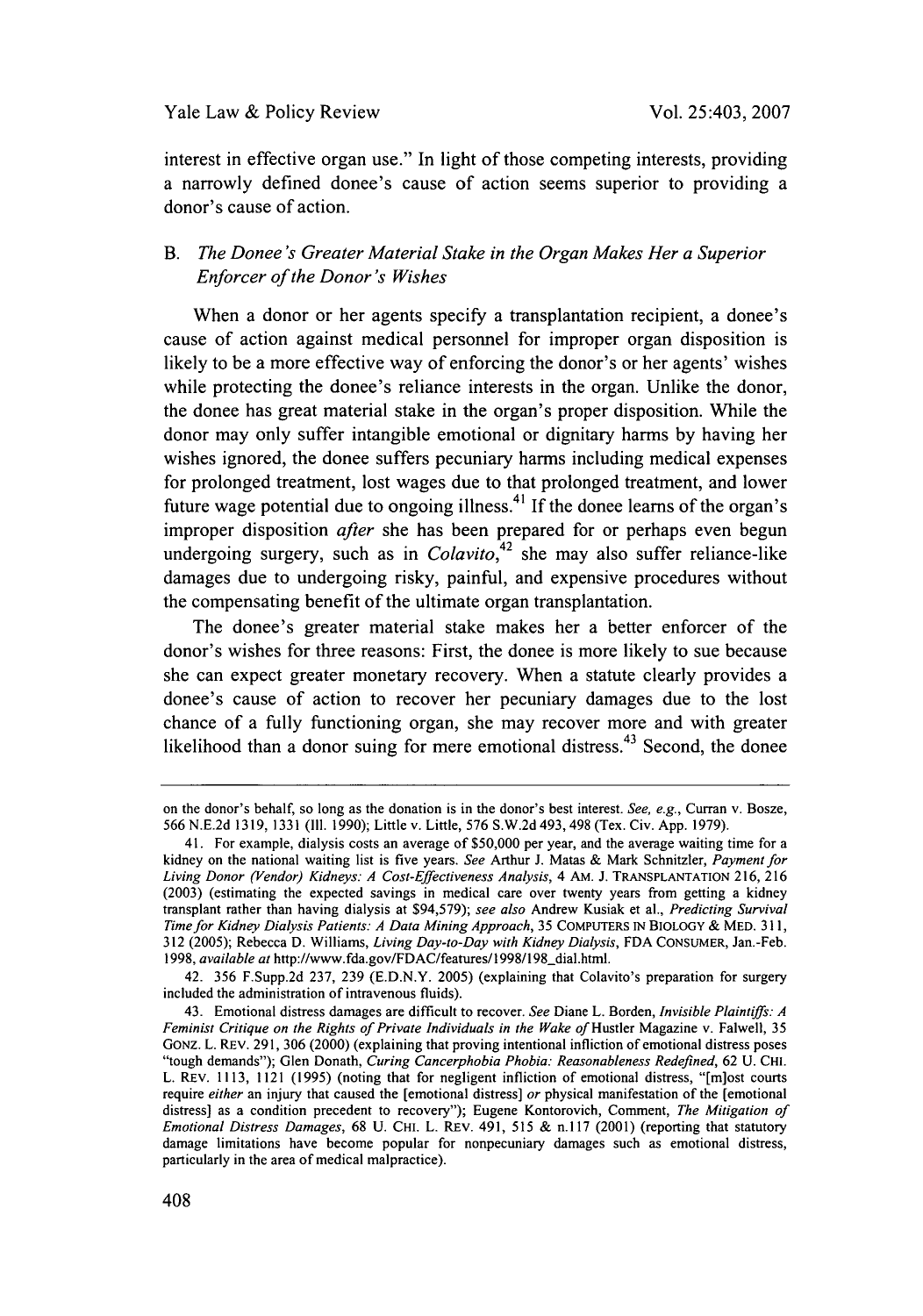is more likely to sue because her recovery will more appropriately vindicate her claim. Because the donee's damages are pecuniary in nature, financial remuneration is an appropriate substitute. In contrast, because the donor's harms are intangible, she may not see financial compensation as worthwhile enough to merit bringing suit. Third, a donee's cause of action creates a more credible threat to pressure medical personnel into proper disposition when it is still possible, because the performance the donee seeks would provide her with material, financial benefits that are more fungible with the costs of a lawsuit. Proper organ disposition would not provide any material benefit to the donor that could offset the material costs of initiating a lawsuit, so medical personnel are less likely to be pressured by a donor's threat of lawsuit than if the same threat were made by a donee.

For cadaveric donors who cannot enforce their own wishes, providing the donee with a cause of action may serve an especially important function: ensuring the transplantation takes place. Five percent of Americans claim they would be unlikely to donate a deceased family member's organs even if that family member had explicitly expressed the wish to donate.<sup>44</sup> This statistic suggests that a substantial number of people would not sue to enforce their family member's donation preference if it contradicted their own preferences. This seems particularly true in light of the fact that legal enforcement poses high litigation costs. Especially when the donor's family members do not approve of the donor's wishes, "hospitals and doctors.., often fail to honor a deceased's directions to donate."<sup>45</sup> In these cases, a donee's cause of action could prove necessary for effectively enforcing the donor's wishes.

In other words, these arguments suggest that absent a donee's cause of action, medical personnel may be insufficiently deterred from substituting their own judgment and preferences for those of the donor.<sup>46</sup> As a result, the argument for an organ donee's cause of action is analogous to an argument supporting an estate's ability to bring a survival claim; in both cases if the substitute party is not granted a cause of action to bring suit, the defendant will be insufficiently deterred from negligent or reckless behavior.<sup>47</sup>

<sup>44.</sup> The American Public's Attitudes Toward Organ Donation and Transplantation, http://www.transweb.org/reference/articles/gallup-survey/gallup-chap4.html (last visited Mar. 26, 2007).

<sup>45.</sup> Mark **S.** Nadel **&** Carolina **A.** Nadel, Commentary, *Using Reciprocity To Motivate Organ Donations, 5* YALE **J.** HEALTH **POL'Y,** L. & **ETHICS 293, 297 (2005).**

<sup>46.</sup> One might argue that even *with* a donee's cause of action, medical personnel will be insufficiently deterred because malpractice insurance covers the cost of their liability. But "[i]ndividual physicians may now face higher premiums or even coverage rejection" if they commit malpractice. ROBERT **A. BERENSON ET AL.,** CTR. FOR STUDYING HEALTH SYSTEM **CHANGE, MEDICAL MALPRACTICE** LIABILITY **CRISIS MEETS** MARKETS: **STRESS IN UNEXPECTED PLACES** (2003), available at http://www.hschange.com/CONTENT/605. Moreover, medical groups and hospitals pay higher premiums if their members or employees commit malpractice. *Id.* Finally, hospitals that self-insure even more directly suffer from their employees' claims experience. *Id.*

<sup>47.</sup> *See* Smith v. Whitaker, 734 A.2d 243, 252 (N.J. 1999) (arguing that punitive damages should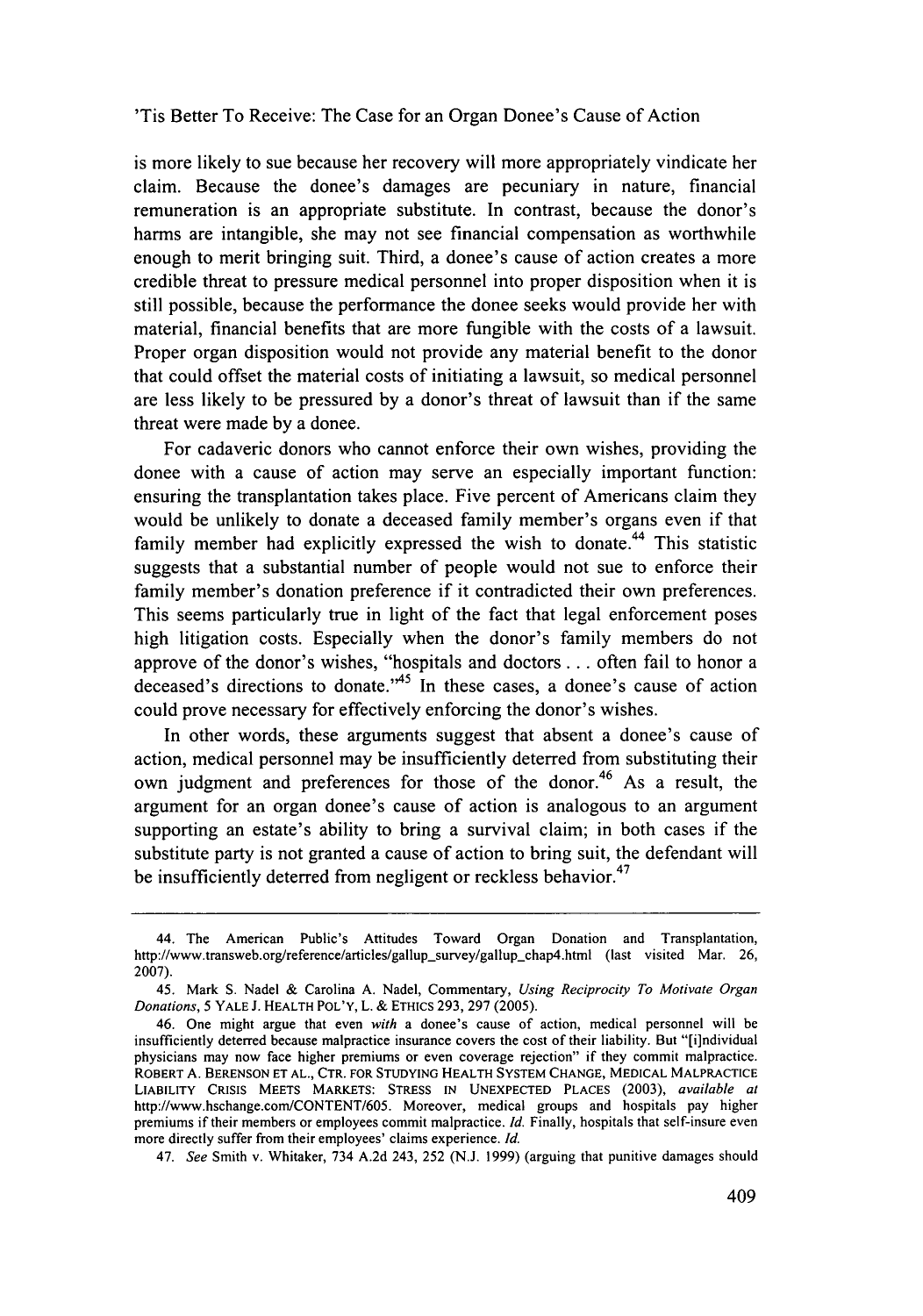Yale Law & Policy Review Vol. 25:403, 2007

The reasoning behind providing a donee's cause of action is also analogous to the reasoning underlying third-party beneficiary theory in contract. According to that theory, which is "generally recognized in modern law,"<sup>48</sup> A, the promisee, and *B,* the promisor, may contract for *B* to provide a benefit to *C,* the intended beneficiary. If *B* does not provide *C* with that benefit, *C* may enforce *B*'s duty by lawsuit.<sup>49</sup> The principles underlying this theory are that "parties to a contract have the power, if they so intend, to create a right in a third person,"<sup>50</sup> and for "grounds of simplicity and convenience of remedy the beneficiary is allowed a direct action against the promisor."<sup>51</sup> In the case of organ donation, a physician (promisor) enters an agreement with a donor (promisee) to benefit the donee (intended beneficiary) **by** transferring the organ to her. If the physician breaks her promise, the donee should have a direct cause of action against her based on the same principles that support a direct cause of action for a third-party beneficiary contract. $52$ 

# **C.** *A Donee's Cause of Action Might Encourage Organ Supply*

Providing a donee's cause of action could also increase the organ supply. Donors are more comfortable donating organs to familiars (family members or close friends) than to strangers.<sup>53</sup> Because donors would prefer to specify their recipients, they would likely be even more inclined to donate if they could be sure their desires would be respected. The Second Circuit acknowledged as

- *50. Id.,* cmt. bc.
- 51. *Id.,* cmt. bc.

survive the victim's death so that the "defendant should not be freed of responsibility for aggravated conduct"); Ronen Avraham, *Pain-and-Suffering Damages in Tort Law: Revisiting the Theoretical Framework and the Empirical Evidence* 114 n.282 (Univ. of Mich., Working Paper No. 03-001, 2003), *available at* http://law.bepress.com/umichlwps/olin/artl *1/* (arguing that marginal deterrence requires that pain and suffering loss should survive the victim's death, so that it would not be cheaper to kill than to injure).

<sup>48.</sup> Note, *Intent and Benefit in Third Party Beneficiary Contracts: A Justification for Public Policy,* 26 VA. L. REv. 778, 778 (1940).

<sup>49.</sup> *See* **RESTATEMENT (SECOND)** OF **CONTRACTS** § 304 (1981).

<sup>52.</sup> This contract theory is strongly analogous to the organ donation situation, so much so that one might argue that it should govern the situation; namely, that courts should find a common law cause of action for organ donees through third-party beneficiary theory. However, because the National Organ Transplant Act forbids the exchange of organs for valuable consideration, 42 U.S.C. § 274e (2000), and because many scholars worry about commodifying organs by subjecting them to property or contract rhetoric, direct application of third-party beneficiary theory might be less wise than a statutorily created cause of action. *See infra* Section II.D for further comparison between creating a statutory cause of action and finding a common law property or contract right to the organ.

<sup>53.</sup> *See* Aaron Spital, *Public Attitudes Toward Kidney Donation by Friends and Altruistic Strangers in the United States,* 71 TRANSPLANTATION 1061, 1062 (2001) (noting that Americans report being more than three times as willing to donate a kidney to a close friend with renal failure than to a stranger). In 2006, less than 1% of organ donations for transplantation were made to anonymous recipients. The Organ Procurement and Transplantation Network, Living Donor Transplants by Donor Relation, http://www.optn.org/data/ (follow "National Data" hyperlink; then select "Transplant" from the Category drop-down menu; then follow "Living Donor Transplants by Donor Relation" hyperlink) (last visited Mar. 26, 2007) [hereinafter OPTN, Living Donor Transplants by Donor Relation].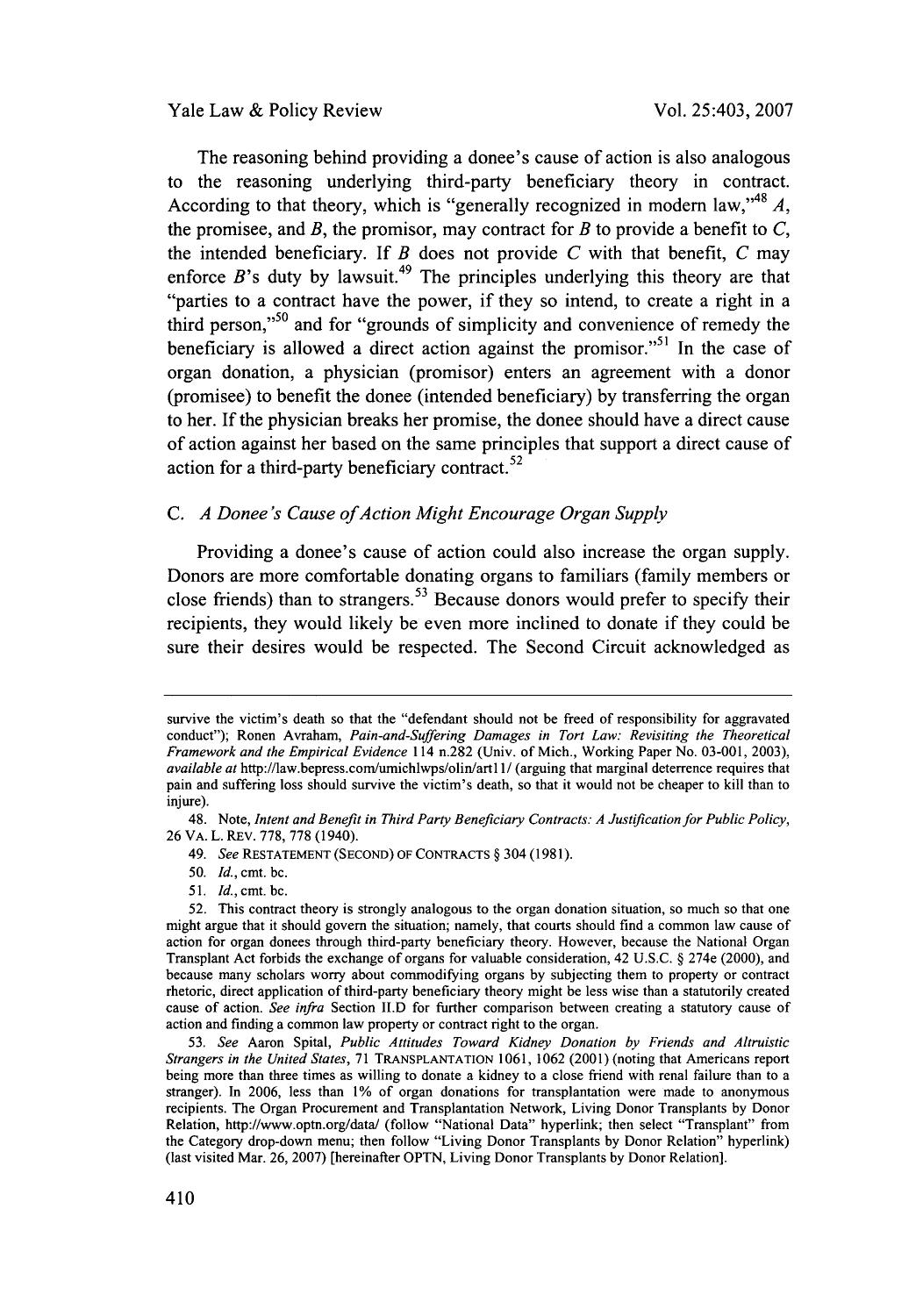much in *Colavito,* noting that without statutory rights preserving personal preference and legal remedies to enforce them, families might refuse to donate organs in the first place-as in *Colavito,* Debra Lucia testified that "if she [knew she] could not have directed the second kidney to Colavito, she would have buried it in the ground along with the rest of Mr. Lucia's body.<sup>54</sup>

## **D.** Need To Narrowly Define the Donee's Cause of Action

The policy reasoning discussed in Sections II.B-C justifies only a narrowly defined donee's cause of action. There are four ways in which the cause of action may need to be constrained: first, the cause of action should exist only against medical personnel assisting in the transplantation process, not against the donor or her agents should they reconsider the choice to donate. Particularly while the organ remains in the donor's body, threat of suit could exert inappropriate coercive pressure on the donor to go through the risky and invasive transplantation process. Second, the cause of action should be confined to cases in which the organ was intended for transplantation, not research. The arguments in Section II.B regarding the donee's greater material stake apply with less force to donees receiving the organ for research purposes because an organ's material value for research is less certain than for transplantation. Third, the cause of action might be better confined to directed donations and not extended to donations through the national organ waiting list. Waiting list donations do not as strongly implicate specific donor wishes. The procedure for determining the list's order is extremely complex,  $5<sup>5</sup>$  and a donee is unlikely to be aware if the organ she should have received went to someone lower on the list. As a result, regulation seems a better form of oversight for waiting list donations. Finally, the cause of action should be confined to a statutory definition, rather than implied from common law property or contract rights. Implying a cause of action from common law rights could upset those who are hesitant to commodify or commercialize body parts.<sup>56</sup> A statutory

<sup>54. 438</sup> F.3d 214, 228 (2d Cir. 2006); *see also* Abby Harris Maharaj, *A Pink Dot Saved My* Life: *One Tragic Side-Effect of the St. Vincent Transplant Controversy Could be To Discourage People from Donating Their Organs,* L.A. TIMES, Oct. 8, 2005, at **B19** (describing how one newspaper reader reacted to hearing that an organ had been given to the wrong donee by declaring, "I'm not putting my pink dot [designating organ donation] on my driver's license until [organ transplant centers] clean up their act").

<sup>55.</sup> *See* Organ Transplants.org, The Gift of a Lifetime: The Transplant Waiting List, http://www.organtransplants.org/understanding/unos/ (last visited Mar. 26, 2007) ("General principles such as a patient's medical urgency, blood, tissue and size match with the donor, time on the waiting list and proximity to the donor, guide the distribution of organs.").

<sup>56.</sup> *See* TASK **FORCE ON ORGAN TRANSPLANTATION,** U.S. DEP'T OF HEALTH **&** HUMAN SERVS., ORGAN TRANSPLANTATION: ISSUES AND RECOMMENDATIONS 96 (1986) (affirming that "society's moral values militate against regarding the body as a commodity"); Cain, *supra* note 22, at 475 ("[R]ecognizing property rights in human biological materials **...** could lead to an increase in the international market in human body parts and an exploitation of the poor."); MaryJoy Ballantyne, Note, *One Man's* Trash *is Another Man 's Treasure: Increasing Patient Autonomy Through a Limited Self-Intellectual Property Right,* 3 GEO. **J.L.** & PUB. POL'Y 567, 593 (2005) ("[T]reating the body as a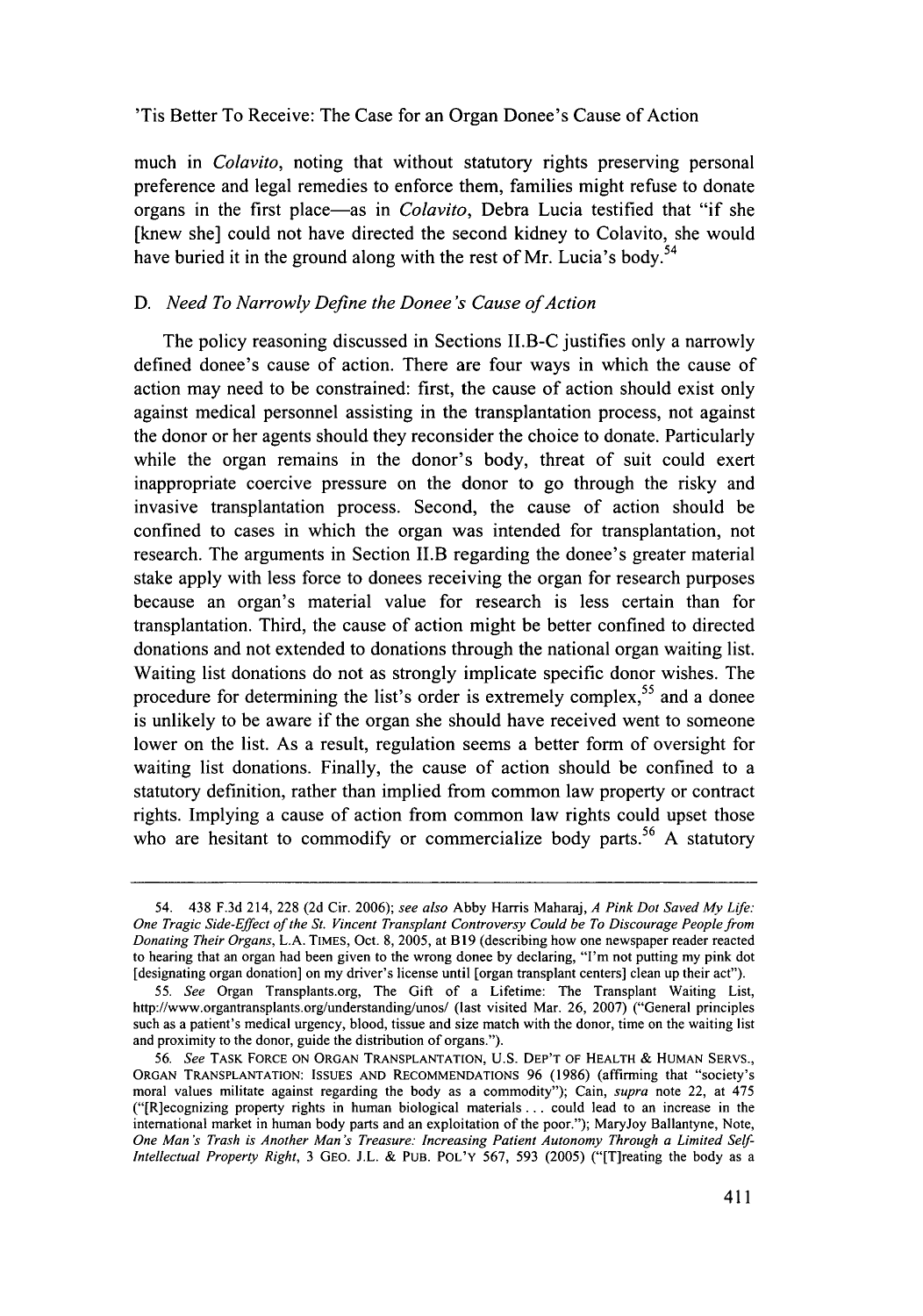Yale Law **&** Policy Review

cause of action might be more popular, being less likely to create unsavory precedent for conceptualizing organs as commodities.

#### **CONCLUSION**

#### *A. Liability Exceptions*

*Colavito* illustrates the need for states to define liability exceptions to a donee's cause of action. The first exception should afford "good faith" immunity to medical personnel. Excessive liability could, if unchecked, deter medical personnel from participating in organ transplantations.<sup>57</sup> For the *donor's* cause of action, the UAGA incorporated a good faith immunity provision "to help increase the organ supply by encouraging medical professionals to participate in the organ procurement process. $.58$  Such a provision should be included with a donee's cause of action, such that medical personnel would be accountable only when their actions go beyond negligence into the realm of bad faith.

Additionally, *Colavito* raises the important issue of medical compatibility of donated organs. For successful organ transplantation, the organ must be compatible with the recipient on several dimensions,<sup>59</sup> but donated organs are frequently incompatible.  $\frac{60}{10}$  The donee's body will reject an incompatible organ, such that it cannot benefit her, and could even cause harm.<sup>61</sup> When the organ would not benefit the donee, permitting doctors to allocate it to a different individual would ensure that it is put to good use.

commodity is morally repugnant to the sanctity of personhood."); Nancy E. Field, Note, *Evolving Conceptualizations of Property: A Proposal To De-Commercialize the Value of Fetal Tissue,* 99 YALE L.J. 169, 171 (1989) ("The policy rationale behind [prohibiting organ sales is] ... that impoverished individuals might be induced to sell their organs for profit.").

<sup>57.</sup> *See Colavito,* 438 F.3d at 228 ("Encouraging private lawsuits ... may over-deter doctors and hospitals that need to act quickly to preserve life-saving organs."); Perry v. St. Francis Hosp. & Med. Ctr., Inc., 886 F.Supp. 1551, 1557 n.3 (D. Kan. 1995) ("Absent a provision which protects them from liability for anything other than 'bad faith,' hospital personnel would likely avoid involvement in the donation process in almost all cases.").

<sup>58.</sup> Colavito v. N.Y. Organ Donor Network, Inc., No. 106, 2006 N.Y. LEXIS 3655, at \*20 (N.Y. Dec. 14, 2006).

<sup>59.</sup> Brief of Am. Ass'n of Tissue Banks et al., *supra* note 35, at 20 n.2 (listing blood type, histocompatibility, and organ size as a few of the necessary dimensions of compatibility). Organs must also be generally viable. *See id.*

<sup>60.</sup> *See* Michael T. Morley, Note, *Proxy Consent to Organ Donation by Incompetents,* 111 YALE L.J. 1215, 1216 (2002); Brief of Am. Ass'n of Tissue Banks et al., *supra* note 35, at 13 ("In fact, from 2000 to 2005 in the designated service area for the New York Organ Donor Network, there were a total of 147 directed donation requests that resulted in only 28 transplants into intended recipients due to clinical compatibility factors.").

<sup>61.</sup> Emma Young, *Healing Rays,* NEW SCIENTIST, May 16, 2001, *available at* http://www.newscientist.com/article.ns?id=dn739 (explaining that anti-rejection drugs "dampen[] the patient's immune system and increase[] their risk of infection. In extreme cases, rejection can lead to death.").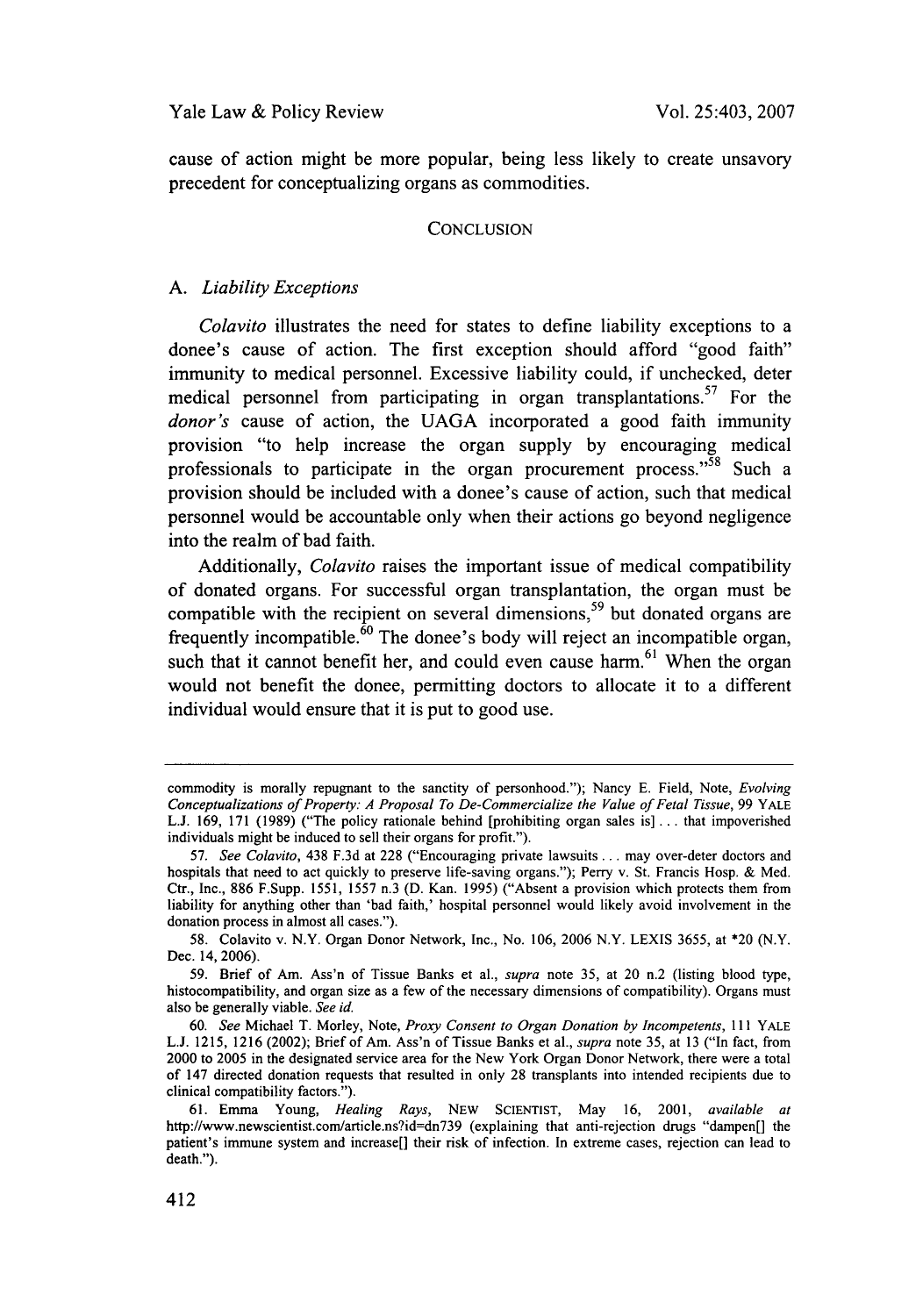Finally, states should provide liability exceptions for important state interests. The **UAGA** and several cases suggest that a coroner should be exempt from liability to the deceased or her agents if their preferred organ disposition would interfere with an effective autopsy in cases of suspected homicide.<sup>62</sup> The same reasoning justifies a coroner's exemption from liability to a donee. Public health concerns also justify precluding the donee's recovery of the organ or corresponding damages. **A** number of diseases may be transmitted from donor to donee along with the organ, physically harming the donee and risking contagion to others. $63$  The importance of preventing the spread of disease necessitates a liability exemption for physicians who decline to transplant diseased organs.<sup>64</sup>

## **B.** Growing Importance of a Donee's Cause of Action

Organ donations for transplantation are generally increasing and that trend includes directed donations.<sup>65</sup> Donors are now capable of donating organs or parts thereof that were impossible to donate before, such as liver sections from living patients.<sup>66</sup> As living donation becomes even safer and public awareness increases, the number of directed donations can be expected to grow.<sup>67</sup> Paired organ exchanges<sup>68</sup> comprise another growing source of directed donations.<sup>69</sup> The success of early paired exchanges<sup>70</sup> has led scholars and physicians to

64. Medical personnel should not be held liable for complying with federal regulations that prohibit the transplantation of diseased organs. *See, e.g.,* 21 C.F.R. § 1270.2 1(h) (2007).

*65. See* OPTN, Living Donor Transplants by Donor Relation, *supra* note 53.

66. Gina Kolata, *First U.S. Liver Transplant From Live Donor Is Set,* N.Y. TIMES, Nov. 27, 1989, at **AI.**

68. *See* Faith McLellan, *US Surgeons Do First "Triple-Swap" Kidney Transplantation,* 362 THE LANCET 456, 456 (2003); Alvin E. Roth et al., *Kidney Exchange,* 119 Q. J. ECON. 457, 459 (2004); Associated Press, *5 Receive Kidneys in Marathon Organ Swap,* MSNBC.COM, Nov. 20, 2006, http://www.msnbc.msn.com/id/15817751/.

69. Press Release, Johns Hopkins Medical Institute, Hopkins Starts Paired Kidney Exchange Program (Aug. 16, 2001) [hereinafter Hopkins Press Release], *available at* http://www.hopkinsmedicine.org/press/2001/august/010816.htm ("[P]aired exchanges could benefit about 3% of patients on the national organ waiting list, yielding about 1,500 additional transplants.").

70. Robert A. Montgomery et al., *Clinical Results From Transplanting Incompatible Live Kidney Donor/Recipient Pairs Using Kidney Paired Donation,* 294 J. AM. MED. ASSOC. 1655, 1661 (2005).

<sup>62.</sup> UAGA prefatory note (1968) (amended 1987) (listing, as one of the interests underlying the Act, "the need of autopsy to determine the cause of death when private legal rights are dependent upon such cause"); Martin v. Kim, No. 2:03cv536, 2005 U.S. Dist. LEXIS 20595, at \*14 (N.D. Ind. Sept. 19, 2005); Huntly v. Zurich Gen. Accident & Liab. Ins. Co., 280 P. 163, 168 (Cal. Ct. App. 1929); Snyder v. Holy Cross Hosp., 352 A.2d 334, 342 (Md. Ct. Spec. App. 1976).

<sup>63.</sup> *See, e.g.,* Gonzalez v. Katz, No. 2005-00217, 2006 Mass. Super. LEXIS 358, at \*4 (Mass. Super. Ct. July 14, 2006) (rare metastatic cancer transmitted by a liver donation); Lutz Fischer et al., *Transmission of Malaria Tertiana by Multi-Organ Donation,* 13 CLINICAL TRANSPLANTATION 491, 491 (1999); B. J. Pereira et al., *Transmission of Hepatitis C Virus by Organ Transplantation,* 325 **NEW** ENG. J. MED. 454, 467 (1991).

<sup>67.</sup> W. H. Marks et al., *Organ Donation and Utilization, 1995-2004: Entering the Collaborative Era,* AM. J. TRANSPLANTATION 1101, 1108-09 (2006) (claiming that less invasive transplantation surgery and greater public awareness of the need for kidneys increased the number of living kidney donors).